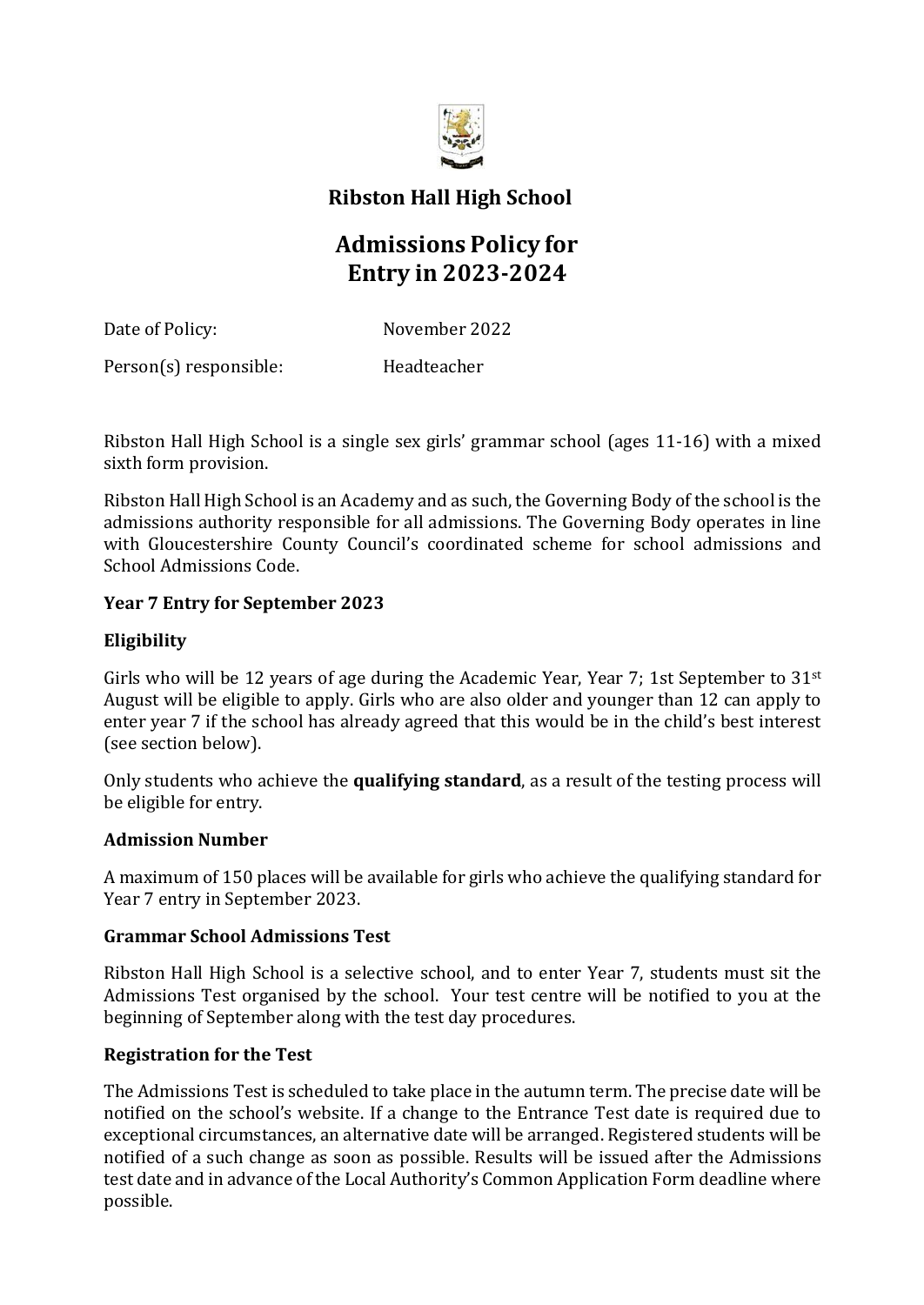Parents/carers who wish their child to sit the test at Ribston Hall High School must complete the Gloucestershire Grammar Test Registration Form. Check the school website for details for which month the registration process will open. Please note, registration is open for one month only.

Late registrations will only be considered in exceptional circumstances at the discretion of the School's Admissions Review Group.

In accepting children for registration for the test, the school seeks to abide by the Equality Act 2010 and will provide facilities, where required, if prior notification is given when parents/carers register their child for the test.

Your daughter may apply to take the test for admission into Year 7, whether in the normal way or as a Late Test, on one occasion only.

## **Admission**

Under the School Admissions Code, the Local Authority is responsible for allocations of secondary school places.

For admission into Year 7, parents/carers must submit the Common Application Form (CAF) stating Ribston Hall High School as one of your choices to the Access to Education Team (0-16) in the Local Authority by the published deadline (normally 31st October).

**Only** candidates who meet the **qualifying standard** in the Entrance Test will be eligible to be considered for admission to the school. The qualifying standard is not a pre-defined pass mark but is set after the test is taken and the results are known.

Prior to the closing date for the Local Authority Common Application Form, confirmation will be sent to parents/carers confirming the qualifying standard and whether their child has met the required standard. However, please note that this confirmation is for information only and does not constitute an offer of a place. Places at Ribston Hall High School will be offered by the Local Authority (normally 1st March).

In order to safeguard the credibility of the test, where a student (whether or not registered in two or more authorities including Gloucestershire) undertakes the same test on more than one occasion, then the first sitting shall be taken as the test score. Any place offered in accordance with the admission arrangements shall be based on that score.

# **Place Allocation and Oversubscription criteria**

During the normal admissions round, where applications from candidates **who have met the qualifying standard** exceed the number of places available, the following criteria will be applied, in the order set out below, to decide which students to admit:

- 1. Looked after Children/Previously Looked after Children including those children who appear (to the admissions authority) to have been in state care outside of England and ceased to be in state care as a result of being adopted\* who have met the qualifying standard will be offered priority by rank order of score. (See Appendix 1)
- 2. 30 places will be allocated to students who qualify for Pupil Premium (See Appendix 2) who have met the qualifying standard. Places will be allocated in the following order of priority:
	- a. Pupil Premium students who live in Gloucester City by rank order of score.
	- b. Pupil Premium students who live outside of Gloucester City by rank order of score.
- 3. Students by rank order in the qualifying standard.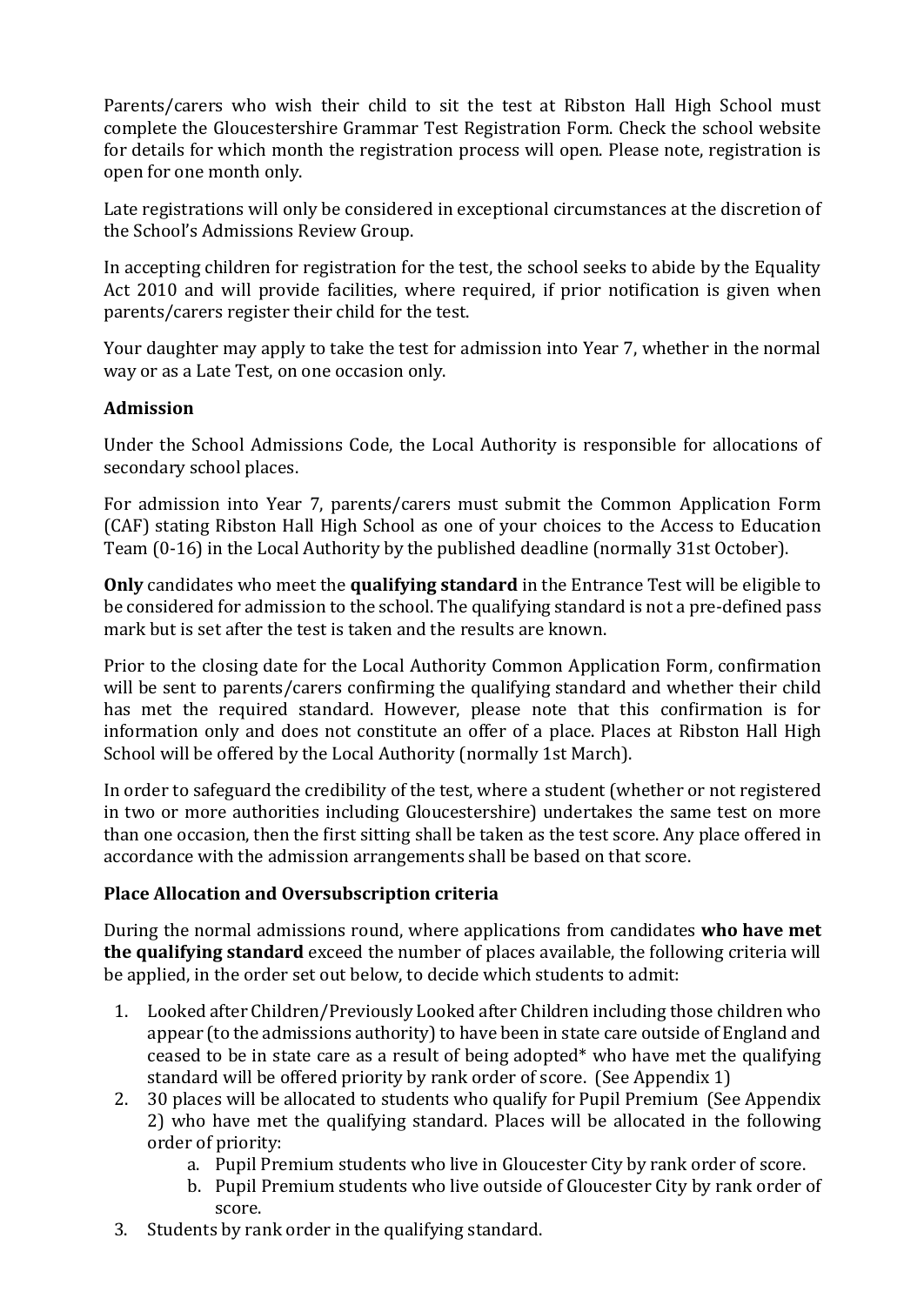## **Tie Breaker**

In the event that two, or more, girls have an equal result, the higher ranking will be given to the girl who lives closest to the school, measured as a straight line from their main place of residence to Ribston Hall High School, using the Local Authority's computerised measuring system. (The distance is measured from the Ordnance Survey Address Point of the permanent residence, including flats – to the Ordnance Survey Address Point of the School.)

Where a child lives normally during the school week with more than one parent at different addresses, the permanent home address for the purposes of school admissions will be the one where the child spends the majority of school nights Monday–Friday.

In the very unlikely event that two applicants for the final available place who meet the qualifying standard live exactly the same distance from the school, random allocation (overseen by someone unconnected with the school) will determine which child is admitted.

## **Children with an Education, Health and Care (EHC) Plan naming Ribston Hall High School**

Children who have an Education, Health and Care Plans (EHC) are placed in schools according to the arrangements set out in the SEN Code of Practice and not through any admission criteria. Children will have to be assessed as having sufficient academic ability by the LA in consultation with Ribston Hall High School. Any child with an Education, Health and Care Plan that names the academy will be admitted.

## **Underage and Overage Applications**

Out of age applications will be considered prior to the closing date by the School's Admissions Review Group. Ribston Hall High School will consider each application in the light of the circumstances and in the best interests of the child concerned. The following must apply if an applicant is considered to be underage:

• Their date of birth places them in the cohort below their chronological age and they are following the curriculum for the eligible cohort for testing.

When informing a parent of their decision on the year group the child should be admitted to, the admission authority will set out clearly the reasons for their decision.

#### **Children unable to sit the Test on the appointed day**

Due to illness, accident, or sudden bereavement: where exceptional circumstances mean a child cannot take the test on the appointed day, the school may organise a similar replacement test (a "Late Test") but normally no later than the end of September. In such cases, parents/carers must contact the School's Admissions Officer to discuss the situation prior to the appointed day when the normal test takes place.

The school will require proof of illness or other evidence and may decline to permit a child to take a Late Test in the absence of such evidence.

Due to moving into the area after registration: in cases where families move into the area after the date for registration for the test but wish their daughter to be considered for entry into Ribston Hall High School, a Late Test will be organised by the school. The date of the test will be available on the schools' website once this has been agreed. If entry is sought for Year 7, an application for the child, naming Ribston Hall High School as one of the school preferences, must also have been made to the Local Authority.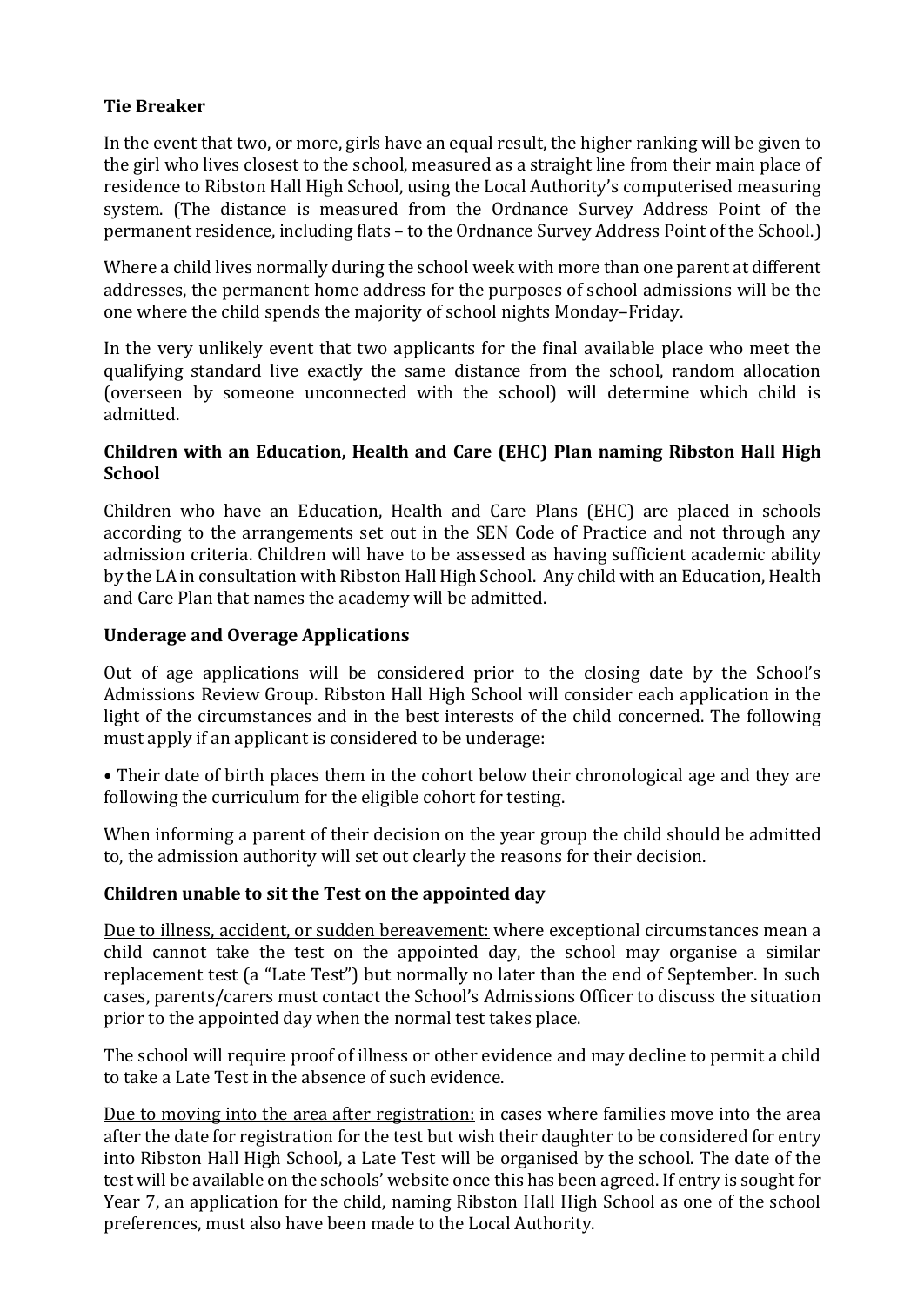# **Waiting List**

If the School is oversubscribed, a waiting list will be held for entry into Year 7 for candidates **who have met the qualifying standard** in accordance with our oversubscription criteria (please see paragraph above titled 'Place Allocation and Oversubscription Criteria'). Each added child will require the list to be ranked again in line with the published oversubscription criteria.

This will be held until December 31st of Year 7. After December, parents of the candidates on the waiting list will be expected to contact the school to request transfer on to the 'In-Year Admissions File.'

#### **In Year Admissions**

The In-Year Admissions File will be held if there are no places available in the relevant year group until the end of the academic year.

When a place becomes available, the Admissions Officer will send a letter to all parents on file who have made an application to the school. They will then be invited to sit a Cognitive Ability Test. Students are not tested at the point of application, as the Cognitive Ability Test is only valid for an academic year.

Places will be offered to children in accordance with our oversubscription criteria (please see paragraph above titled 'Place Allocation and Oversubscription Criteria').

From 1st January of Year 7, students must meet the qualifying standard using Cognitive Ability Test indicators of a Minimum Mean Score of 110.

Students in Year 8, 9, 10 and 11 must also meet the qualifying standard using Cognitive Ability Test indicators of a Minimum Mean Score of 110.

#### **Right of Appeal**

If a place is refused, the notification of this fact will advise of the right of appeal to an independent appeal panel. The decision of the independent appeal panel is binding on all parties.

#### **Sixth Form Admissions**

#### **Year 12 Admissions**

Ribston Hall High School admits males and females into the Sixth Form.

Applications from external candidates for Year 12 should be completed by the published deadline on the application form. Please refer to the school's website [www.ribstonhall.gloucs.sch.uk f](http://www.ribstonhall.gloucs.sch.uk/)or a copy of the application form. Places will be confirmed after the GCSE results day in August each year. New students must submit their GCSE results within one week of GCSE results day.

All Year 11 students at Ribston Hall High School who meet the published academic entry requirements are eligible for a place in the Sixth Form.

Applications are welcomed from new students who wish to continue their studies at Ribston Hall High School.

All applicants will be invited to an advisory discussion with a member of the Ribston Hall High School Sixth Form Team. Information, advice, and guidance is available for prospective Sixth Formers with their parents to provide expert professional support at a critical time of decision.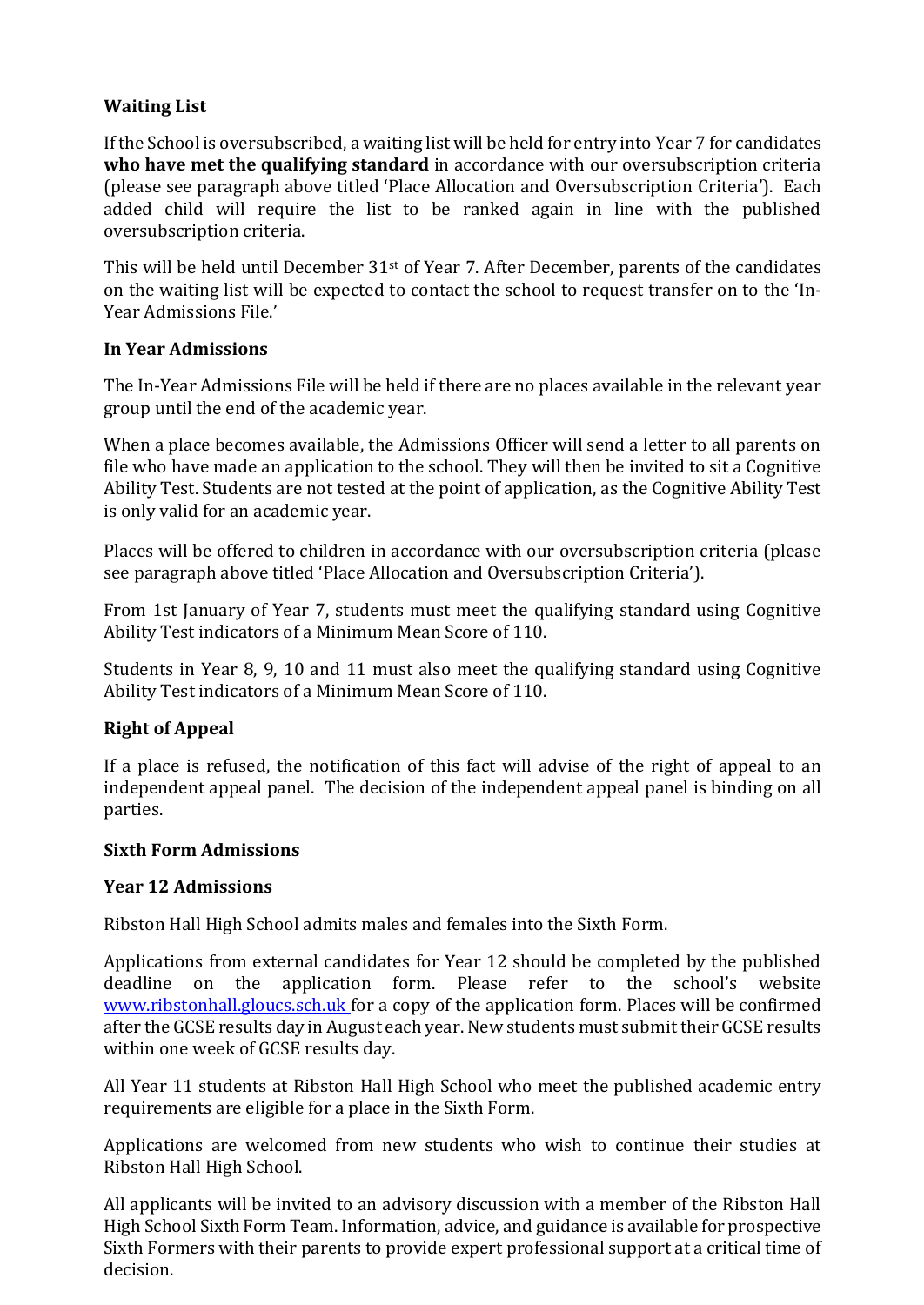# **Capacity**

The capacity for the Year 12 cohort is 125.

# **Admission Number**

The number of external applicants to be admitted to Year 12 is 50.

## **Academic Entry Requirements**

Students will need to meet the following requirements for entry into Ribston Hall High School Sixth Form or to progress from the school's own year 11 to year 12:

- Five full course GCSE at Grade 6, in separate subjects at Grade 6 or higher (Core and Additional Science count as separate subjects. Short course GCSEs do not count towards the full course GCSE requirements).
- Students should have a minimum of Grade 5 in both English Language and Mathematics.
- Students should meet individual subject requirements as described in the prospectus in their chosen subjects if previously taken at GCSE level, or a relevant subject as specified in the Sixth Form Information Booklet.

#### **Admissions Review Group**

Students who have missed the entry criteria may request consideration for a place by the School's Admissions Review Group. The Group will have discretion to grant a place where there were exceptional circumstances justifying the reason for falling short of the academic entry requirement. This may, for example, include circumstances where the student suffered a bereavement or ill health at the time of taking their GCSEs.

The School's Admissions Review Group will consist of the Headteacher, the Assistant Headteacher in charge of Pastoral Care, the Head of Sixth Form, and a representative from the Board of Governors.

#### **Oversubscription Criteria**

If more external applicants meet the academic standard for entry than can be offered places, the following criteria will be applied to decide which students to admit:

1. 'Looked After Children/Previously Looked After Children' (see Appendix 1) will be offered priority by rank order of GCSE point score.

2. A student that was previously eligible for the Pupil Premium (See Appendix 2) during Year 11 will be offered priority by rank order of GCSE point score.

3. All other students will be offered priority by rank order of GCSE point score.

# **Tie Break**

In the event that two, or more, students have an equal point score, the higher ranking will be given to the student who lives closest to the school, measured as a straight line from their main place of residence to Ribston Hall High School, using the Local Authority's computerised measuring system. (The distance is measured from the Ordnance Survey Address Point of the permanent residence, including flats – to the Ordnance Survey Address Point of the School.)